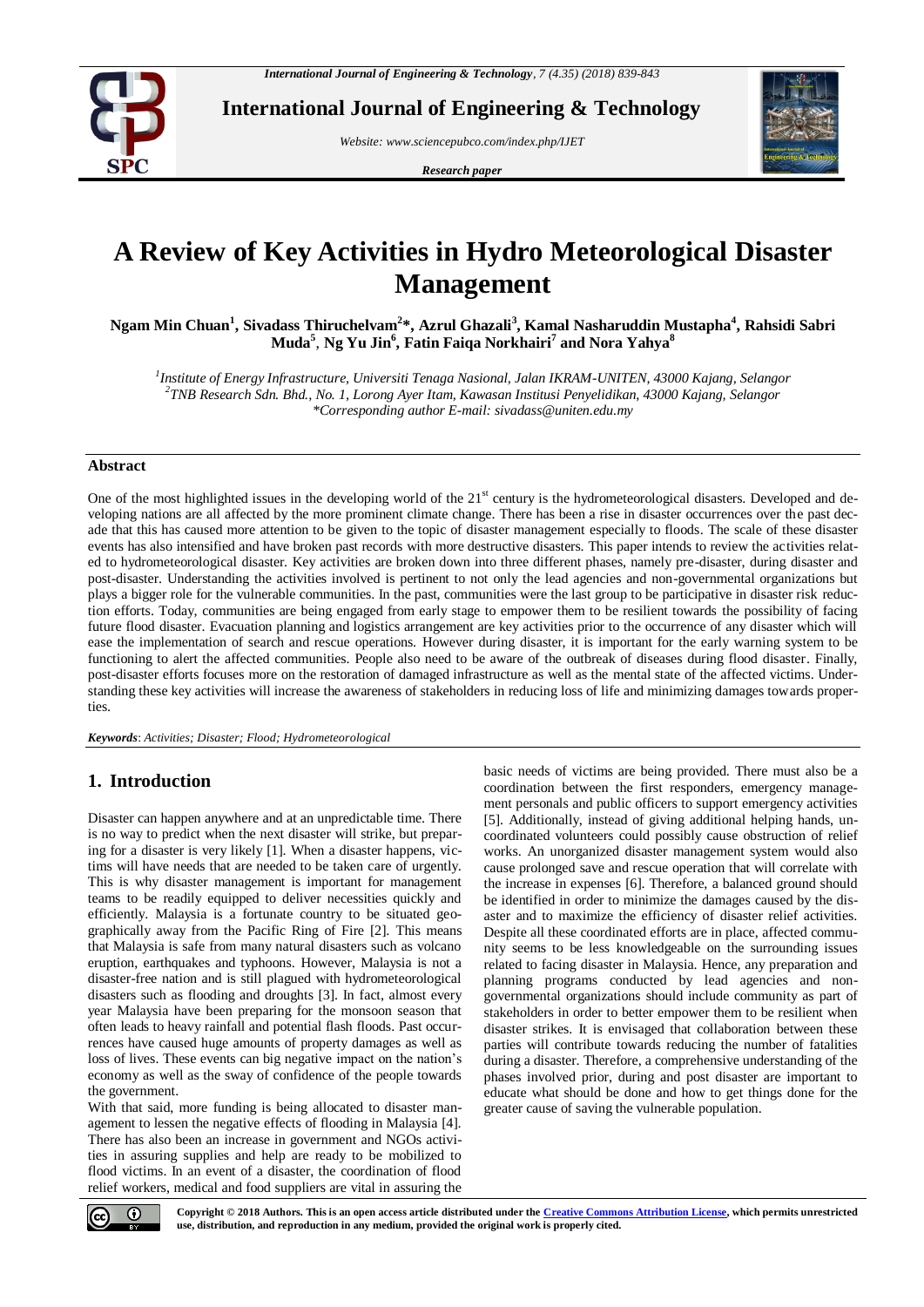# **2. Definition of Hydrometeorological Disaster**

Hydrometeorological disaster is defined as a hydrological and meteorological phenomenon that involves an energy and water transfer between land and the lower atmosphere [7]. Some of the common hydrometeorological disasters include events such as floods, tropical storms and droughts. A flood is often associated with water that submerges land as a result of overflowing of water bodies. This can be the result of excess inflow of water from precipitation, melting of ice or obstruction of water flow. Tropical storms are fast moving rotating systems with a low-pressure centre, strong winds; spiral arrangement of thunderstorms accompanied by heavy rain and occurs at low-level atmosphere. This occurrence is usually due to difference in air pressure and wind movement that have intensify with recent global warming. Droughts occur when there is lack in precipitation or presence of water for an extended period. Droughts are also caused by increase in global temperature that aids evaporation and air movements that chases away rain clouds. Malaysia has been witnessing worsening floods over the past decade. With the increase in the severity of these disasters, many researchers have looked into ways to improve and prepare for the next flood disaster [8, 9]. The UN International Strategy for Disaster Reduction 2007 states that the concept of disaster risk reduction is a practice to minimize disaster risk by using systematic efforts to investigate factors that cause disaster. These factors are to reduce hazard exposure, reduce the vulnerabilities of property and people, land and environmental management, and improve preparedness for disaster [10]. This disaster risk reduction strategy has changed over the years but the core plan has persisted. In Malaysia, Malaysian Red Crescent Society (MRCS) has established a Disaster Management Centre in Kuala Lumpur together with three other sub-centres in Penang, Kota Bharu and Johor Bharu [11]. These centres are equipped with personals and equipment that are ready for emergencies.

# **3. Occurrence of Flood Disaster**

Floods are the most common hydrometeorological disaster known to mankind, but yet being the most devastating and costly disaster [12]. The causes of this event is usually due to heavy or prolonged rain. The rain causes the ground to be saturated and a flash flood can occur suddenly when water are unable to disperse on the surface [13]. To make matters worse, urbanization have made many concrete jungles, making surface runoff even more prominent [14]. Development have also increase the rate of deforestation that leads to more occurrences of soil erosion and mudslides [15].

A flood could come in many different forms. Flash floods are floods that occur within six hours from a large volume of excess water [16]. This can be sourced by heavy rainfall, tropical cyclones, river obstruction or even dam failure. River floods on the other hand is due to a catchment of water not able to cope with a rising amount of water [17]. Sources of this could be rainfall, melting of ice, landslides or even dam failure. This type of flood can continue for few days or even weeks. The third type of flood is costal floods. Costal floods are mainly from cyclonic activities such as hurricanes or tropical cyclone [18]. These types of flood are cause by strong winds and waves that pushes water bodies inland. Another type of flood is the urban flood, which originated from urbanization [19]. The cause of this flood is the unavailability of ground surface to absorb rainfall. Streets can become rapid moving water bodies while basements can be death traps as they are bring filled with flood waters. Another rare but fatal flood is ice jam [20]. This is mainly flood caused by obstruction from natural sources such as ice or human activities such as logging and rubbish pile up. The obstruction cause water bodies to overflow or divert flow to unexpected regions. Lastly, in colder climate countries, flood cause by melting of glacial outburst have become more common with the effect of climate change. Glaciers can melt rapidly with the slightest change in temperature [21]. Due to the melting rate of ice and snow the accumulation of water in water bodies can rise rapidly resulting to sudden discharge of water and debris downstream.

#### **3.1. Depth of Water**

The depth of floodwater is a measure of the level of water from its normal level. In some cases, the depth of water is a measured from surface to the lowest point [22]. Buildings, plants and humans have different degree of tolerance to flood water. This is determined by the depth of water above them.

#### **3.2. Duration**

Duration is the time of floodwater rises and falls. The duration in which flood waters rises can cause loss of lives if short and similarly with duration of flood water falling to be long [23]. The damaged done to structures, properties and plants correlates closely with the time taken for floodwater to arrive and recedes.

#### **3.3. Velocity**

The velocity is the measure of floodwater flow. The speed of the water that comes and goes can lead to severe destruction and loss of lives. Moving water carries great force that can cause erosion of soil, uproot trees and infrastructures, and even sweep away living beings such as livestock and humans. Rapid floodwater can also damage building foundation, support structures and cause turbulence in river channels [24].

#### **3.2. Frequency of Occurrences**

Another property of flood is the degree if occurrences in a specific region. The measure of occurrences take a long period of time [25]. The frequency of flood can cause the underlying ground to become saturated, thus increasing the risk of an event of flooding. Rapid occurrences of flood can also cause blockage of drainage due to debris carried by floodwaters [26]. Multiple occurrences of flood can also cause property damage and reducing the overall quality of properties in flood prone areas.

#### **3.2. Seasonality**

Most tropical countries experience heavy rainfall in seasons. These repetitive occurrences can cause potential flooding especially in developing area. In rural areas, seasonal flooding can affect plantation and production of food [27]. Moreover, seasonal flooding can cause economic slowdown and divert the country's resources into disaster management [28].

## **4. Causes of Flooding in Malaysia**

The country Malaysia is located at a strategic location between the Indian and Pacific Ocean. Due to the increase in global temperature, Malaysia in both Semenanjung and Borneo is witnessing higher precipitation during their wet seasons [29, 30]. Most of the flood that occur are due to natural causes such as cyclical monsoon, which results to heavy rainfall during the months of October to March [31]. Flood is the result of inadequate capacity of the rivers and catchment to contain huge volume of water [13]. As a result, excess water overflows banks and flood surrounding low areas. This event of flooding is worsen and accompanied by heavy rain.

Forest trees acts as a natural interception for precipitation. Trees are also responsible in removing moisture in soils and enhancing infiltration [32]. Due to deforestation for development, the natural cycle balance is disturbed resulting to an increase in ground water [33]. In some cases, heavy precipitation causes erosion and landslides, which results to displacement of land mass into rivers and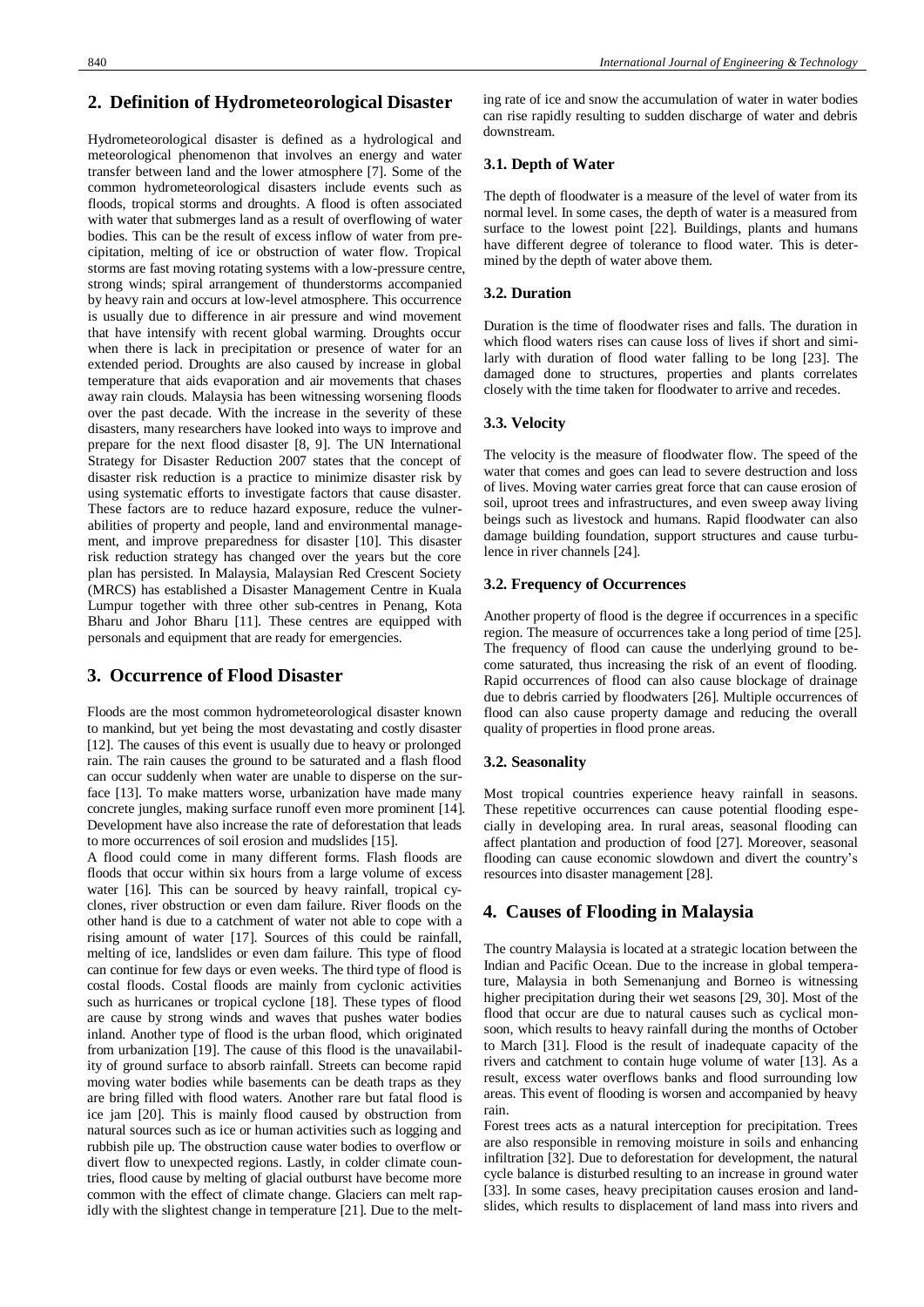lakes [34]. Consequently, water basins begin to shallow and reduces its capacity to hold water.

The flash flood occurrences in Malaysia is due to the inadequate drainage system in urban areas [35]. Drainage systems acts as a channel in urban areas replacing natural channels such as streams and forest that have been cut down for development. Weakened infiltration from precipitation results to more frequent surface runoffs in urban areas [36]. Another cause of flooding is due to obstruction of flow. Natural causes such as high tides can retard river flow [37]. Events such as landslides could also block off river flows. Human activities such as logging can cause obstruction of flow in rivers. Rubbish in rivers can also cause build-ups thus, causing a restriction of water flow [26].

# **5. Hydrometeorological Key Activities**

Hydrometeorological activities are defined as activities in the area of meteorology, hydrology and other fields aimed at the production of hydrometeorological data [38]. Hydrometeorological activities have become a significant importance in the modern world as related disasters have been occurring more frequently due to climate change [39]. Most hydrometeorological centres are formed with the purpose of researching and reporting hydrometeorological events to other bodies to respond effectively during a disaster event. Some of the activities conducted by hydrometeorological centres are to conduct data collection from hydrometeorological monitoring sites [40]. Once the data is collected, it is being processed and analysed for reporting. Besides that, the centres are also responsible for conducting maintenance to all machines and keeping an updated profile in monitoring activities. Centres will use the information obtained to make a hydrometeorological forecast, analyse regional climate changes and give consultation to agricultural businesses. Moreover, the hydrometeorological data is also sent to state agencies or other entities to make decision making in terms of emergency preparedness [41]. Hydrometeorological activities can be further broken down into three main timelines being pre-disaster, during disaster and post-disaster as shown in Figure 1. All three events are equally important in order to provide necessary help to disaster-struck victims as well as to synergize all authorities in order to work efficiently.



**Fig. 1:** Pre and post-disaster activities (adapted from [16])

#### **4.1. Pre-Disaster**

Pre-disaster usually involves the forecasting of disastrous events that are about to happen. This can be from the environmental survey, trend prediction and the use of real-time devices to monitor high-risk areas [42]. In terms of the flood disaster, forecasting of annual or seasonal patterns is vital in predicting the next major flood. Besides that, flood maps and drainage basin capacity can be useful information to calculate the time and damages of a flood event [43].

Pre-disaster management also includes disaster preventive measures such as the establishment of dams, slope maintenance and flood proofing control [44]. Additionally, community-based disaster management procedures can be established for locals to know the steps needed to be taken if a disaster event were to occur [45]. Communities should be aware of the safest route to a shelter and have set aside evacuation kits.

Having complete logistics or effective supply chains established might significantly improve disaster preparedness [46]. This reduces the time and costs to provide supplies if a disaster event were to happen. However, this task requires proper planning and analysis to develop a contingency plan that can be carried out immediately during a catastrophe event. This is to ensure that supplier is transported effectively to high demand areas [47].

Lastly, pre-disaster control from the side of authorities may include the controlling of land usage at high-risk areas as well as the preparation of search and rescue operations [48]. This includes limiting development nearby high-risk zones or providing infrastructures and facilities to minimize damages and loss of lives. Planning for a natural disaster is always the best defence rather than to react.

#### **4.2. During Disaster**

The most important task during a disaster is to save as many lives as possible. When a disaster strike, response and coordination must be like a clockwork [49]. The first task during a disaster is to inform communities and authorities using early warning system of an incoming disaster to prepare evacuation procedures [50].

Evacuation during a disaster event includes staying safe and moving to lower risk areas or even to places for easier rescue operations. Authorities are expected to mobilize quickly with sufficient equipment and transportation to meet the demands during a flood disaster [51]. As for the victims, many are encouraged to stay calm and follow instructions. Communities should also be aware of the dangers of contaminated water and should never use or drink floodwaters [52]. Waterborne diseases such as, Hepatitis A, cholera, typhoid fever and leptospirosis could be equally or more deadly than the flood. Floodwaters could also carry vector-borne diseases such as dengue and malaria that could potentially cause more harm and loss of lives [53].

Communities should be aware that swimming in floodwaters can cause severe infection and poses a risk of drowning. Most of these dangers during flood disaster can be prevented by educating and providing vaccination to disaster victims [54].

#### **4.3. Post-Disaster**

There is a thin line between during disaster and post-disaster management. This is because relief efforts take place simultaneously with search and rescue operations. In post-disaster management, the response is said to be one of the most important areas to maximize resources to in relief and rescue operations [55]. This is mainly because rescue operations are time-centric in order to save as many lives as possible. With the passing minute, the chances of finding survivals reduces.

The response includes the decision and action that takes places after a disaster event that includes relief, rehabilitation and reconstruction works [56]. Necessary supplies have to be delivered effectively to victims. Rehabilitation is also vital to cater to emotional and physical distress [57]. Finally, reconstruction of infrastructures such as roads, power lines and buildings could significantly restore the quality of life.

Finally, yet importantly, post-disaster activities include the act of restoration and reconstruction [58]. Restoration may be in the form of mental health of victims by giving assurance and help in forms of monetary aid to rebuild communities. Reconstruction is a simple act of building back destroyed homes and infrastructure to restore to normal state.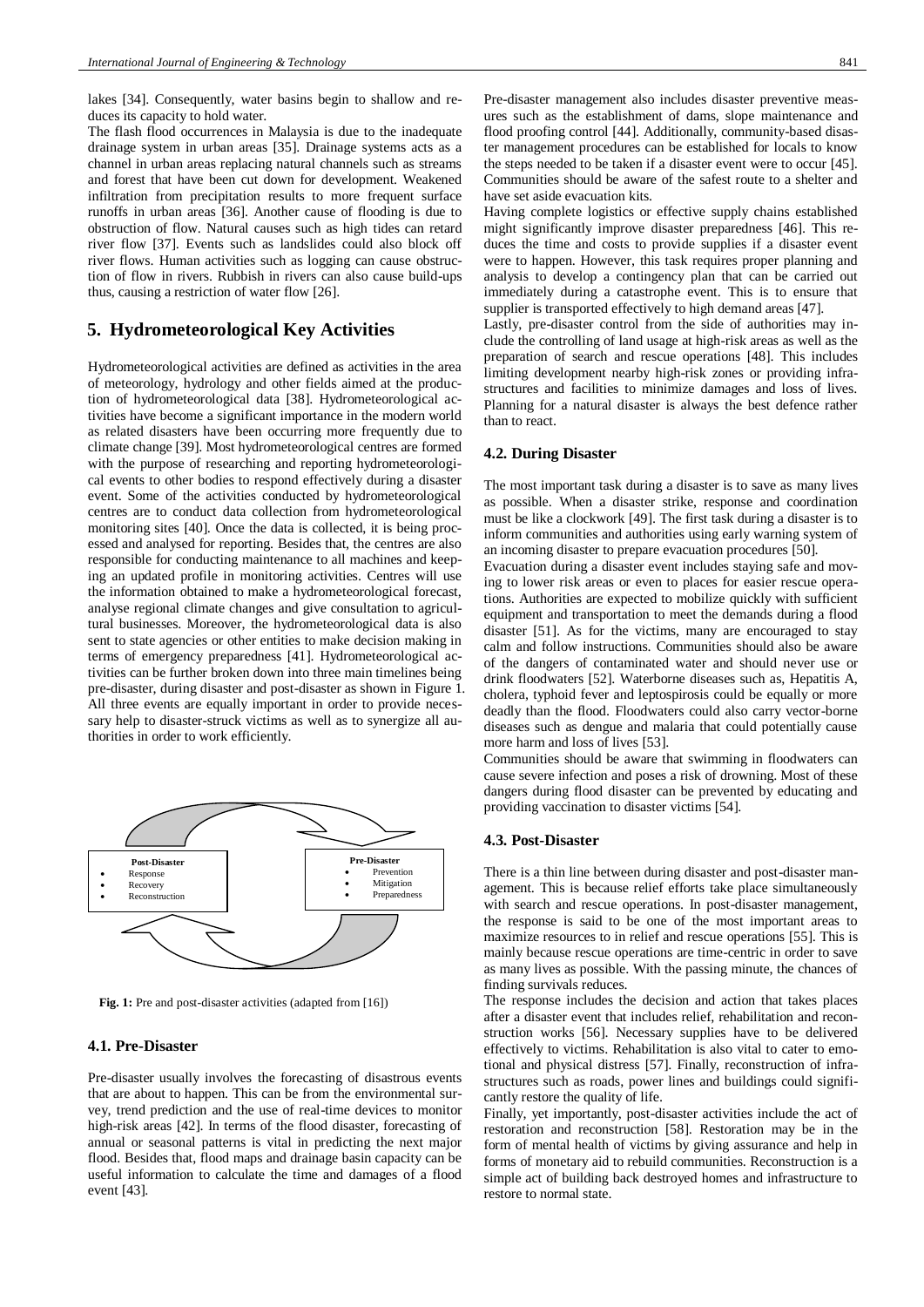#### **6. Conclusions**

With the increase in frequency and intensity of destructive disaster, more attention is needed to be given to disaster management. Disaster occurrences can be hard to predict but mitigation and preventive procedures can be done to mild the effect of the disaster. This paper reviewed three main event timeline that is pre-disaster, during disaster and post-disaster. Pre-disaster activities include prevention and mitigation whereas during disaster includes preparedness. Lastly, post-disaster activities are towards early response, recovery and rehabilitation of victims. From the review, many steps and efforts are found and viable to provide assistant to communities that may or have been affected by the disaster. This review also states critical activities needed to be optimized that are essential to the survival of disaster victims.

# **Acknowledgement**

The authors would like to take this opportunity to recognise the strategic research partnership between Universiti Tenaga Nasional (UNITEN) and TNB Research Sdn. Bhd. in disaster risk reduction efforts for flood prone areas in the vicinity of hydropower dams. This study is supported by Tenaga Nasional Berhad Research Grant.

#### **References**

- [1] Casey-Lockyer M & Myers S, "Disability Integration Throughout The Disaster Cycle of Prepare, Respond and Recover. *Journal of Business Continuity & Emergency Planning*, Vol. 10, No. 3, (2017), pp. 249-258.
- [2] Ghazaly ZM, Rahim MA, Mohd Nasir MA, Isa NF, Mohammad Zaki MF, Hassan Z & Ismail Z, Potential of Soil Liquefaction at Perlis, Northern Region of Malaysia, *AIP Conference Proceedings*, (2017).
- [3] Crescent MR, Malaysia: Flash Floods Nov 2017, (2017), available online: [https://reliefweb.int/disaster/fl-2017-000166-mys,](https://reliefweb.int/disaster/fl-2017-000166-mys) last visit 30.11.2017
- [4] Rani, WNMWM, *Climate and Disaster Resilient Cities: Challenges for Malaysia*, (2017).
- [5] Buttke D, Vagi S, Bayleyegn T, Schnall A, Morrison M, Allen M & Wolkin A, Communication, Information Seeking, and Evacuation Plans for a Disaster using Community Assessment for Public Health Emergency Response in the Gulf Coast Counties of Alabama and Mississippi, *Journal of Emergency Management*, Vol. 11, No. 3, (2011), pp. 213-223.
- [6] Levie F, Burke CM & Lannon J, Filling the Gaps: An Investigation of Project Governance in a Non-governmental Organisation's Response to the Haiti Earthquake Disaster, *International Journal of Project Management*, Vol. 35, No. 5, (2017), pp. 875-888.
- [7] Krek A, Stont Z & Ulyanova M, Alongshore Bed Load Transport in the Southeastern Part of the Baltic Sea Under Changing Hydrometeorological Conditions: Recent Decadal Data, *Regional Studies in Marine Science*, Vol. 7, (2016), pp.81-87.
- [8] Leman AM, Rahman A, Salleh M, Baba I, Johnson SC & Feriyanto D, Development of Inter Agency Information System for Flood Catastrophic Preparedness in Malaysia, *ARPN Journal of Engineering and Applied Sciences*, Vol. 11, No. 14, (2016), pp. 8726-8732.
- [9] Ludin SM & Arbon PA, Improving Community Disaster Resilience through Scorecard Self-testing, *Disaster Prevention and Management: An International Journal*, Vol. 26, No. 1, (2017), pp.13-27.
- [10] Munene MB, Swartling AG & Thomalla F, Adaptive Governance as a Catalyst for Transforming the Relationship Between Development and Disaster Risk through the Sendai Framework? *International Journal of Disaster Risk Reduction*, Vol. 28 (2018), pp. 653- 663.
- [11] Hashim NL, Hanif H, Hussain A, Che Pa & Yusof Y, A Requirement Model of an Adaptive Emergency Evacuation Center Management, *Knowledge Management International Conference (KMICe)* (2016), 29 – 30 August 2016, Chiang Mai, Thailand.
- [12] Subbotina, K. and N. Agrawal, *Natural Disasters and Health Risks of First Responders*, in *Asia-Pacific Security Challenges*. 2018, Springer. p. 85-122.
- [13] Sulaiman, J. and S.H. Wahab, *Heavy Rainfall Forecasting Model Using Artificial Neural Network for Flood Prone Area*, in *IT Convergence and Security 2017*. 2018, Springer. p. 68-76
- [14] Ligtenberg, J., *Runoff changes due to urbanization: A review*. 2017
- [15] Lee, B.X., *Causes and cures VIII: Environmental violence.* Aggression and violent behavior, 2016. 30: p. 105-109.
- [16] Service, N.W. *Flash Flooding Definition*. 2017; Available from: <http://www.weather.gov/phi/FlashFloodingDefinition>
- [17] Arnell, N.W. and S.N. Gosling, *The impacts of climate change on river flood risk at the global scale.* Climatic Change, 2016. 134(3): p. 387-401
- [18] Wong, T.E., A.M. Bakker, and K. Keller, *Impacts of Antarctic fast dynamics on sea-level projections and coastal flood defense.* Climatic Change, 2017. 144(2): p. 347-364
- [19] Bathrellos, G., et al., *Urban flood hazard assessment in the basin of Athens Metropolitan city, Greece.* Environmental Earth Sciences, 2016. 75(4): p. 319
- [20] De Coste, M., Y. She, and J. Blackburn, *Incorporating the effects of upstream ice jam releases in the prediction of flood levels in the Hay River delta, Canada.* Canadian Journal of Civil Engineering, 2017. 44(8): p. 643-651
- [21] Dayton, P.K., et al., *Unusual coastal flood impacts in Salmon Valley, McMurdo Sound, Antarctica.* Antarctic Science, 2016. 28(4): p. 269-275
- [22] Nair, B.B. and S. Rao. *Flood water depth estimation—A survey*. in *Computational Intelligence and Computing Research (ICCIC), 2016 IEEE International Conference on*. 2016. IEEE
- [23] Paul, B.K. and S. Mahmood, *Selected physical parameters as determinants of flood fatalities in Bangladesh, 1972–2013.* Natural Hazards, 2016. 83(3): p. 1703-1715
- [24] Asano, Y. and T. Uchida, *Detailed documentation of dynamic changes in flow depth and surface velocity during a large flood in a steep mountain stream.* Journal of Hydrology, 2016. 541: p. 127- 135.
- [25] Archer, D.R., G. Parkin, and H.J. Fowler, *Assessing long term flash flooding frequency using historical information.* Hydrology Research, 2017. 48(1): p. 1-16
- [26] Marchi, L., *Linking Debris Flows and Landslides to Large Floods in Gravel-Bed Rivers.* Gravel-Bed Rivers: Process and Disasters, 2017: p. 467.
- [27] Klaus, S., et al., *Large-scale, seasonal flood risk analysis for agricultural crops in Germany.* Environmental Earth Sciences, 2016. 75(18): p. 1289.
- [28] Mechler, R., *Reviewing estimates of the economic efficiency of disaster risk management: opportunities and limitations of using riskbased cost–benefit analysis.* Natural Hazards, 2016. 81(3): p. 2121- 2147.
- [29] Tan, M.L., et al., *Changes in precipitation extremes over the Kelantan River Basin, Malaysia.* International Journal of Climatology, 2017. 37(10): p. 3780-3797.
- [30] Hussain, M., et al., *Projected changes in temperature and precipitation in Sarawak state of Malaysia for selected CMIP5 climate scenarios.* International Journal of Sustainable Development and Planning, 2017. 12(8): p. 1299-1311.
- [31] Sulaiman, N.H., et al., *Relationship of rainfall distribution and water level on major flood 2014 in Pahang River Basin, Malaysia.* EnvironmentAsia, 2017. 10(1): p. 1-8.
- [32] Berland, A., et al., *The role of trees in urban stormwater management.* Landscape and Urban Planning, 2017. 162: p. 167-177.
- [33] Tan-Soo, J.-S., et al., *Econometric evidence on forest ecosystem services: deforestation and flooding in Malaysia.* Environmental and resource economics, 2016. 63(1): p. 25-44.
- [34] Lateh, H. and J. Ahmad, *Landslide issues in Penang, Malaysia: Students' environmental knowledge, attitude and practice.* Geografia-Malaysian Journal of Society and Space, 2017. 7(4).
- [35] Mohd, T., et al., *A Model to Determine the Degree of Housing Damage for Flood-Affected Area: A Preliminary Study*, in *ISFRAM 2015*. 2016, Springer. p. 57-66.
- [36] Yahya, H., A.A. Latif, and M.N. Ahmad. *A preliminary study of the construction of ontology-based flood management systems*. in *Student Project Conference (ICT-ISPC), 2017 6th ICT International*. 2017. IEEE.
- [37] Hoitink, A., et al., *Tidal controls on river delta morphology.* Nature Geoscience, 2017. 10(9): p. 637-645.
- [38] Sorooshian S, Lawford R, Try P, Rossow W, Roads J, Polcher J & Schiffer R, Water and Energy Cycles: Investigating the Links, *World Meteorological Organization Bulletin*, Vol. 54, No. 2, (2005), pp. 58-64.